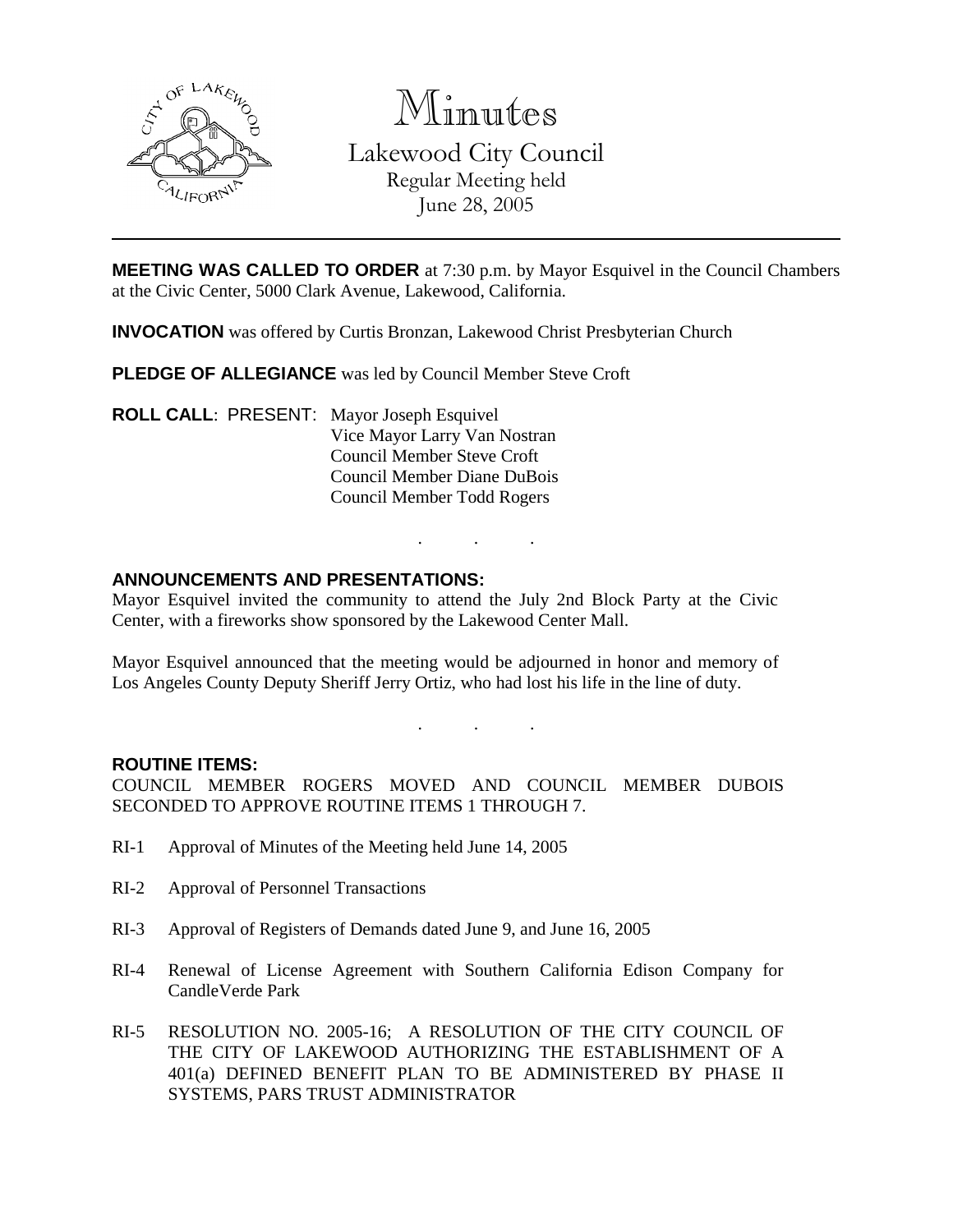#### **ROUTINE ITEMS:** Continued

- RI-6 RESOLUTION NO. 2005-17; A RESOLUTION OF THE CITY COUNCIL OF THE CITY OF LAKEWOOD ESTABLISHING A PHYSICALLY HANDICAPPED PERSONS DESIGNATED PARKING SPACE ON THE WEST SIDE OF LEVELSIDE AVENUE WITHIN THE CITY OF LAKEWOOD
- RI-7 RESOLUTION NO. 2005-18; A RESOLUTION OF THE CITY COUNCIL OF THE CITY OF LAKEWOOD AMENDING RESOLUTION NO. 92-36 PERTAINING TO THE LOW-INCOME EXEMPTION OF THE UTILITY USERS TAX

UPON ROLL CALL VOTE, THE MOTION WAS APPROVED:

AYES: COUNCIL MEMBERS: Van Nostran, Croft, DuBois, Rogers and Esquivel NAYS: COUNCIL MEMBERS: None

### **1.1 • BUDGET FOR FISCAL YEAR 2005-06/2006-07**

City Manager Howard Chambers displayed slides and presented an overview of the proposed budget, reporting that the budget development was a six-month process which involved about 50 staff members. He presented the projected estimated actual revenues and expenditures for the budget cycle and the impacts of the Governor's May-revised budget on City operations. He noted other impacts on the City's budget process such as the regional fiscal climate; interest rates; increases to Lakewood home values; oil price increases, unemployment rates and the Consumer Confidence Index. He briefly reviewed the budget summary and budget focus areas and concluded by stating that the budget, as presented, was balanced, realistic, and achievable.

. . .

Captain Dave Fender, Commander of the Lakewood Sheriff's Station, stated that two and a half years ago, when the station staff had lost Deputy Dave Powell in the line of duty, funds had been raised for the construction of the memorial wall, located in front of the station. He advised that although they had hoped to never need to add another name to the memorial, its presence, as a gathering place, was helping both the station staff and the community to heal after the tragic loss of Deputy Jerry Ortiz. He thanked the City Council for their support during the fund raising and construction of the wall. Captain Fender also thanked the City Council for their ongoing support of law enforcement and expressed the commitment of his staff to carry on the work necessary to keep Lakewood a safe community. He briefly reviewed the programs and services, noting that crimes were down compared to the previous year, and that Lakewood had a good, solid program.

City Attorney Steve Skolnik advised that the first three resolutions pertaining to the budget were discussed in his budget memorandum and that the City Council could approve all of the sub-items listed under the budget in one motion with the exception of the last resolution which would be considered following the closed session.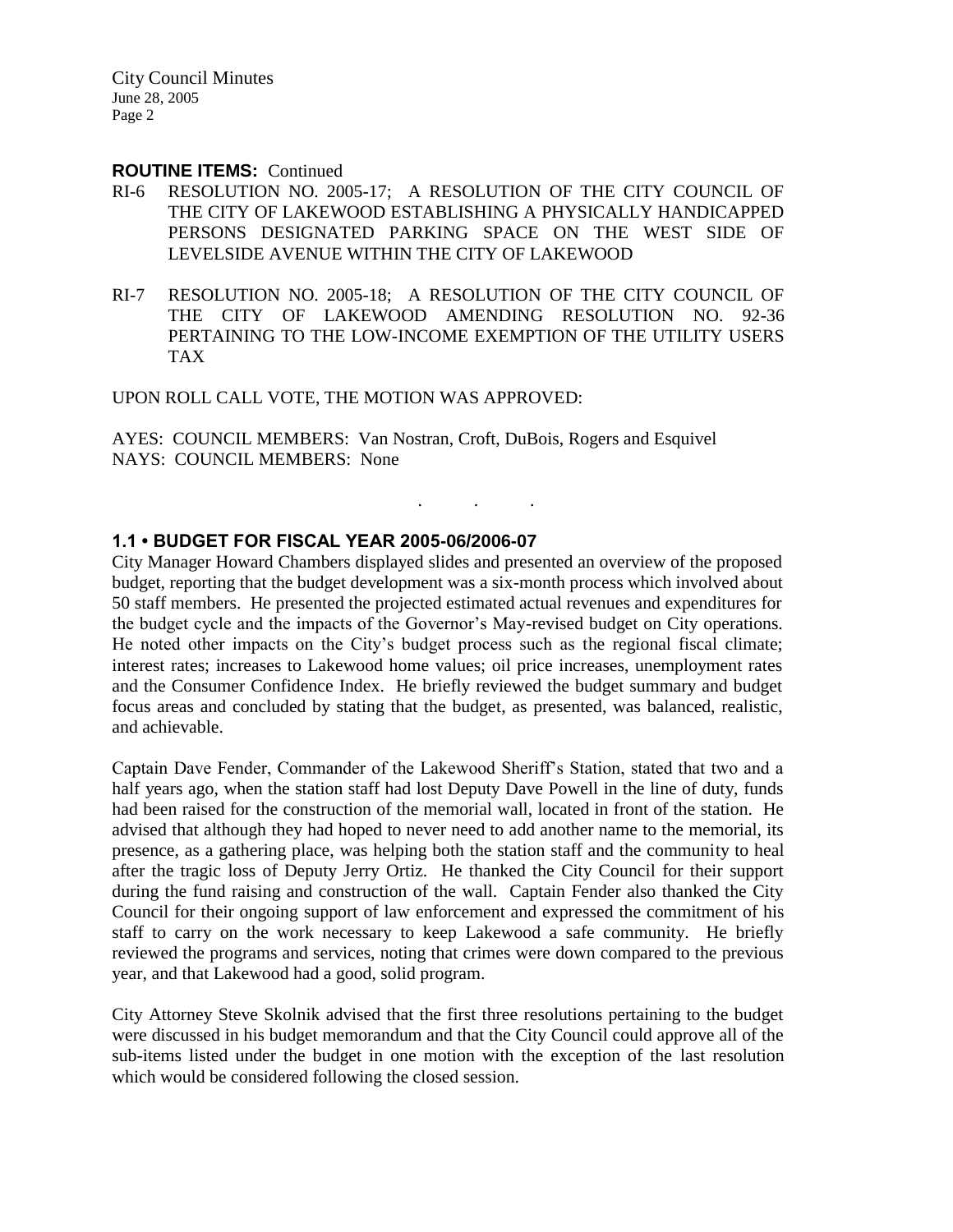## **1.1 • BUDGET FOR FISCAL YEAR 2005-06/2006-07** - Continued

Mayor Esquivel opened the public hearing at 8:07 p.m. and called for anyone in the audience wishing to address the City Council on this matter. There was no response.

VICE MAYOR VAN NOSTRAN MOVED AND COUNCIL MEMBER DUBOIS SECONDED TO ADOPT THE RESOLUTIONS CONTAINED IN ITEMS C, D, AND E; AND TO APPROVE BUDGET SUB-ITEMS E.1 THROUGH E.51.

c. RESOLUTION NO. 2005-19; A RESOLUTION OF THE CITY COUNCIL OF THE CITY OF LAKEWOOD AMENDING THE BUDGET FOR FISCAL YEAR 2004-2005 AND AUTHORIZING THE APPROPRIATION OF RESERVE FUNDS INTO APPROPRIATE FUNDS AS OF JUNE 30, 2005

d. RESOLUTION NO. 2005-20; A RESOLUTION OF THE CITY COUNCIL OF THE CITY OF LAKEWOOD DETERMINING THE TOTAL ANNUAL APPROPRIATION SUBJECT TO LIMITATION OF THE CITY OF LAKEWOOD FOR FISCAL YEAR 2005- 2006

e. RESOLUTION NO. 2005-21; A RESOLUTION OF THE CITY COUNCIL OF THE CITY OF LAKEWOOD ADOPTING THE BUDGET AND APPROPRIATING REVENUE FOR THE FISCAL YEARS 2005-2006 AND 2006-2007

- 1) RESOLUTION NO. 2005-22; A RESOLUTION OF THE CITY COUNCIL OF THE CITY OF LAKEWOOD AUTHORIZING LOANS TO LAKEWOOD REDEVELOPMENT AGENCY
- 2) RESOLUTION NO. 2005-23; A RESOLUTION OF THE CITY COUNCIL OF THE CITY OF LAKEWOOD AUTHORIZING THE DIRECTOR OF FINANCE TO CERTIFY TO CITY LIGHT AND POWER LAKEWOOD, INC. THAT BASIC FEE PAYMENTS HAVE BEEN INCLUDED IN THE BUDGET
- 3) RESOLUTION NO. 2005-24; A RESOLUTION OF THE CITY COUNCIL OF THE CITY OF LAKEWOOD AMENDING RESOLUTION NO. 2002-38 PERTAINING TO EMPLOYEE BENEFITS AND THE CLASSIFICATION AND COMPENSATION OF CITY OFFICERS AND EMPLOYEES, AND ESTABLISHING BENEFITS, DEFINING THE CONDITIONS AND HOURS OF EMPLOYMENT, AND ADOPTING A CLASSIFICATION AND COMPENSATION PLAN FOR CITY OFFICERS & EMPLOYEES
- 4) RESOLUTION NO. 2005-25; A RESOLUTION OF THE CITY COUNCIL OF THE CITY OF LAKEWOOD REPEALING RESOLUTION NO. 2004-36 PERTAINING TO HOURLY-RATED PART-TIME EMPLOYEES AND ENACTING A PERSONNEL RESOLUTION ESTABLISHING THE COMPENSATION, RULES AND REGULATIONS PERTAINING TO HOURLY-RATED PART-TIME EMPLOYEES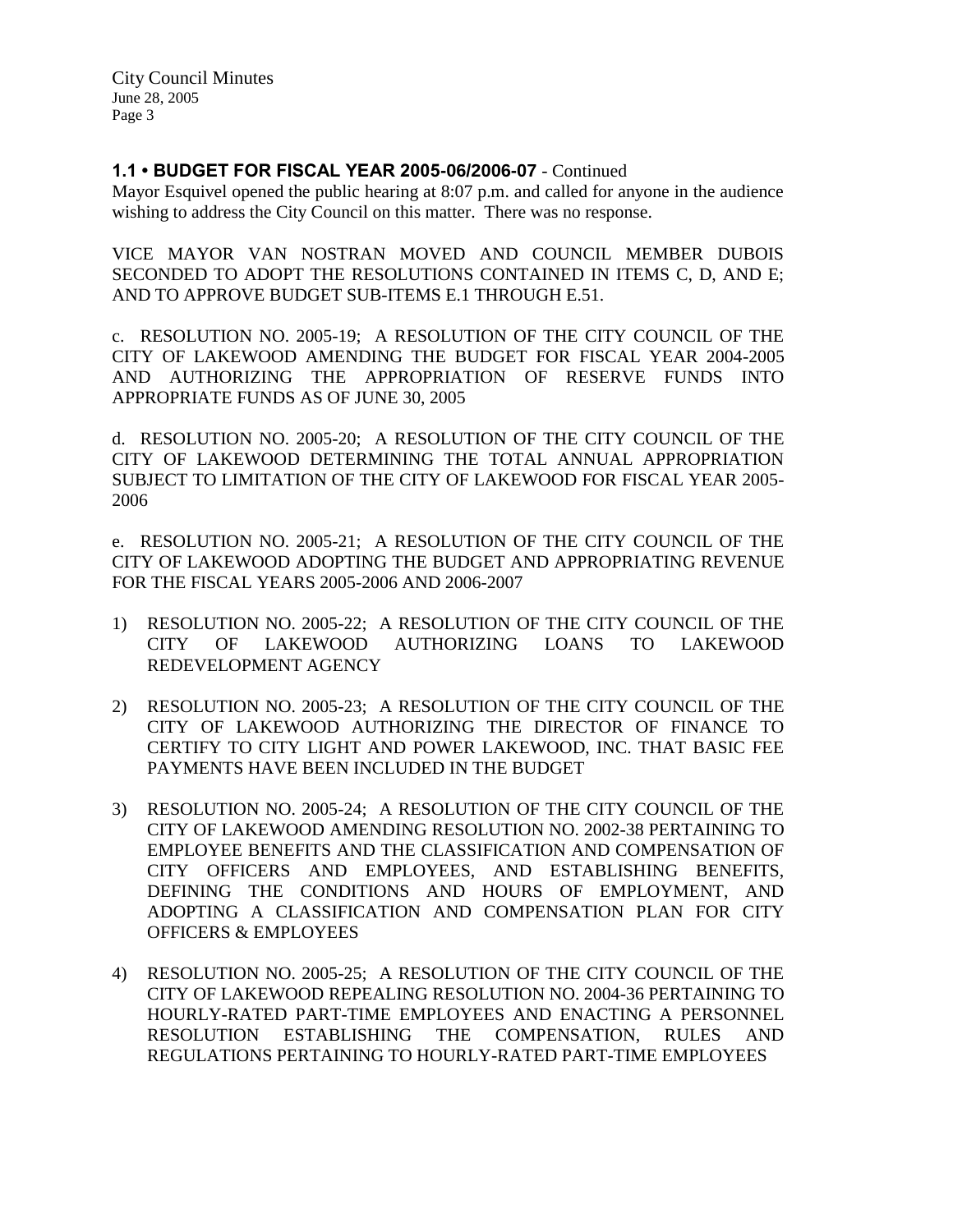## **1.1 • BUDGET FOR FISCAL YEAR 2005-06/2006-07** - Continued

- 5) ORDINANCE NO. 2005-7; AN ORDINANCE OF THE CITY COUNCIL OF THE CITY OF LAKEWOOD AMENDING THE MUNICIPAL CODE PERTAINING TO COMPENSATION OF MEMBERS OF THE CITY COUNCIL
- 6) RESOLUTION NO. 2005-26; A RESOLUTION OF THE CITY COUNCIL OF THE CITY OF LAKEWOOD AMENDING AND RENEWING A COMMUNITY RECREATION PROGRAM WITH THE ABC UNIFIED SCHOOL DISTRICT
- 7) RESOLUTION NO. 2005-27; A RESOLUTION OF THE CITY COUNCIL OF THE CITY OF LAKEWOOD RENEWING AN AGREEMENT BETWEEN THE CITY OF LAKEWOOD AND ARC OF SOUTHEAST LOS ANGELES COUNTY PROVIDING SERVICES FOR RESIDENTS OF THE CITY OF LAKEWOOD WITH MENTAL RETARDATION AND OTHER DEVELOPMENTAL DISABILITIES FOR THE FISCAL YEAR 2005-2006
- 8) Amending an Agreement Between the City and Advanced Building Maintenance for Custodian Services at The Centre
- 9) RESOLUTION NO. 2005-28; A RESOLUTION OF THE CITY COUNCIL OF THE CITY OF LAKEWOOD AMENDING AND RENEWING AN AGREEMENT BETWEEN THE CITY OF LAKEWOOD AND COMMUNITY FAMILY GUIDANCE CENTER PROVIDING COUNSELING SERVICES FOR FAMILIES AND JUVENILE RESIDENTS OF THE CITY OF LAKEWOOD FOR THE FISCAL YEAR 2005-2006
- 10) RESOLUTION NO. 2005-29; A RESOLUTION OF THE CITY COUNCIL OF THE CITY OF LAKEWOOD AMENDING AND RENEWING AN AGREEMENT BETWEEN THE CITY OF LAKEWOOD AND LAKEWOOD MEALS ON WHEELS FOR THE FISCAL YEAR 2005-2006
- 11) RESOLUTION NO. 2005-30; A RESOLUTION OF THE CITY COUNCIL OF THE CITY OF LAKEWOOD AMENDING AND RENEWING AN AGREEMENT BETWEEN THE CITY OF LAKEWOOD AND PATHWAYS VOLUNTEER HOSPICE, INC. FOR PROVIDING IN-HOME MEDICAL SERVICES FOR TERMINALLY ILL RESIDENTS OF THE CITY OF LAKEWOOD FOR THE FISCAL YEAR 2005-2006
- 12) RESOLUTION NO. 2005-31; A RESOLUTION OF THE CITY COUNCIL OF THE CITY OF LAKEWOOD AMENDING AND RENEWING AN AGREEMENT BETWEEN THE CITY OF LAKEWOOD AND SU CASA FAMILY CRISIS CENTER PROVIDING COUNSELING SERVICES FOR FAMILIES AND JUVENILE RESIDENTS OF THE CITY OF LAKEWOOD FOR THE FISCAL YEAR 2005-2006
- 13) Approval of Extension of Agreement for Construction Management/Inspection Services with BDA Associates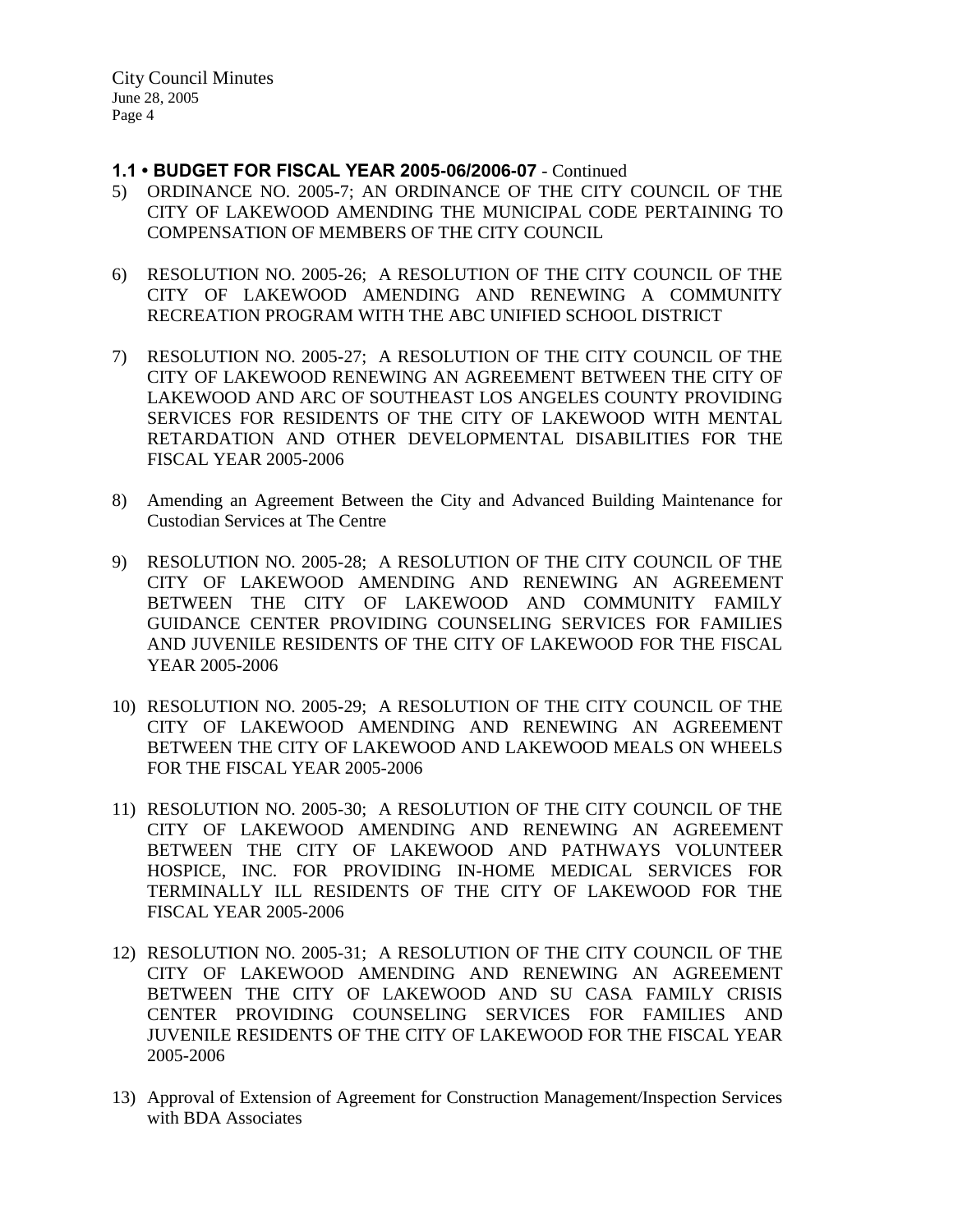# **1.1 • BUDGET FOR FISCAL YEAR 2005-06/2006-07** - Continued

- 14) Approval of Extension of Agreement for Engineering and Traffic Survey Services with Newport Traffic Studies
- 15) Approval of Extension of Agreement for Hardscape Maintenance with CJ Construction
- 16) Approval of Extension of Agreement for Engineering Services with Associated Soils Engineering
- 17) Approval of Amendment to Agreement for HVAC Preventative Maintenance Services with Process Cooling & Heating
- 18) Approval of Extension of Agreement for Environmental Services with S.C.S. Consultants
- 19) Approval of Extension of Agreement for Transportation Planning and Engineering Services Agreement with LSA Associates, Inc.
- 20) Approval of Extension of Agreement for Fire & Security Alarm Services with Sonitrol of Long Beach
- 21) Approval of Extension of Agreement for Fire Safety Equipment Maintenance with Cal-Pacific Fire Equipment Company, Inc.
- 22) Approval of Extension of Agreement for Elevator Maintenance with Schindler Elevator
- 23) Approval of Extension of Agreement for Street Banner Marketing Program with Sierra Installations, Inc.
- 24) Approval of Extension of Agreement for Cooling Water Treatment Services with Water Systems Services Company
- 25) Approval of Extension of Agreement for Tree Maintenance Services with West Coast Arborists
- 26) Approval of Agreement for Architectural Services with Meyer and Associates
- 27) Approval of Agreement for Electrical Engineering Services with Reedcorp Engineering, Inc.
- 28) RESOLUTION NO. 2005-32; A RESOLUTION OF THE CITY COUNCIL OF THE CITY OF LAKEWOOD APPROVING THE FIFTH AMENDMENT TO THE LIGHTING MAINTENANCE CONTRACT WITH CITY LIGHT & POWER LAKEWOOD, INC.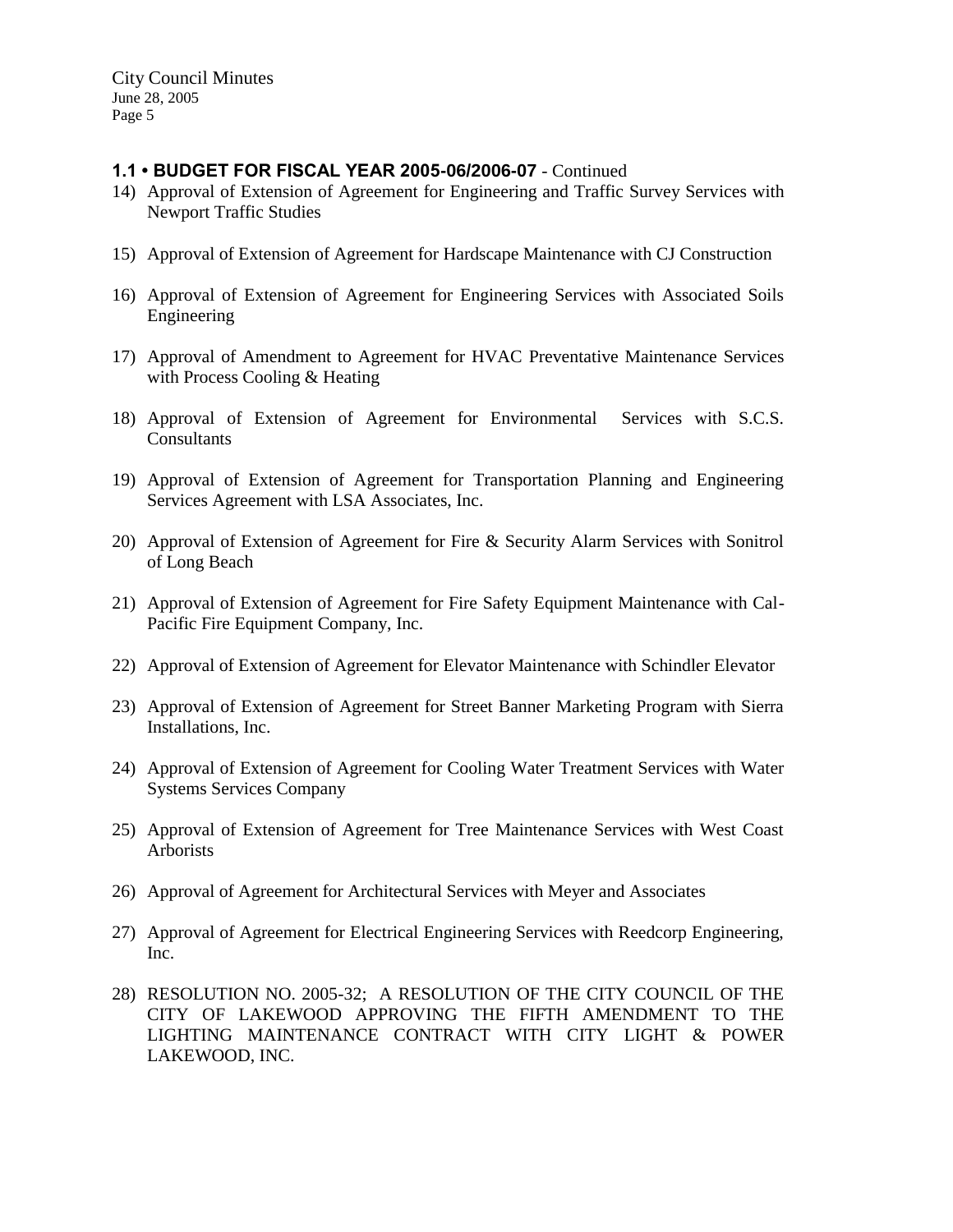# **1.1 • BUDGET FOR FISCAL YEAR 2005-06/2006-07** - Continued

- 29) Approval of Amendment to the Agreement with Musco Lighting for Athletic Field Lighting Services
- 30) Approval of Agreement for Electrical Contracting Services with Electro Dynamic Services
- 31) Approval of Agreement for Roof Warranty Inspection and Consulting Services with D7 Roofing and Waterproofing Specialists
- 32) Approval of Agreement for Auditing Services with Diehl Evans
- 33) RESOLUTION NO. 2005-33; A RESOLUTION OF THE CITY COUNCIL OF THE CITY OF LAKEWOOD AMENDING THE FEE OR PAYMENT FOR SPECIAL COLLECTION SERVICES AND PROGRAMS

RESOLUTION NO. 2005-34; A RESOLUTION OF THE CITY COUNCIL OF THE CITY OF LAKEWOOD ADJUSTING THE MAXIMUM FEES OR CHARGES FOR BIN AND SPECIAL REFUSE SERVICE

- 34) Approval of Agreement for Document Imaging System Maintenance and Support
- 35) Approval of Agreement with the Greater Lakewood Chamber of Commerce
- 36) Approval of Extension of Agreement for School Consulting Services with Management, Analysis and Planning, Inc.
- 37) Approval of Renewal of Agreement for Safety Consulting Services with Pacific Health & Safety Consulting, Inc.
- 38) Approval of Agreement for Computer Management Services with ACS State and Local Solutions, Inc.
- 39) Approval of Agreement for Page Composition, Printing and Preparation for Mailing of the City Newsletter
- 40) RESOLUTION NO. 2005-35; A RESOLUTION OF THE CITY COUNCIL OF THE CITY OF LAKEWOOD AMENDING THAT CERTAIN AGREEMENT BETWEEN THE CITY OF LAKEWOOD AND JOE A. GONSALVES AND SON, INC.
- 41) Approval of Agreement with J. D. Franz Research Services for Community Surveys
- 42) Approval of Video Production Services and Facilities Fee Schedule
- 43) Approval of Marketing and Design Services Agreement with Slover and Kinsbursky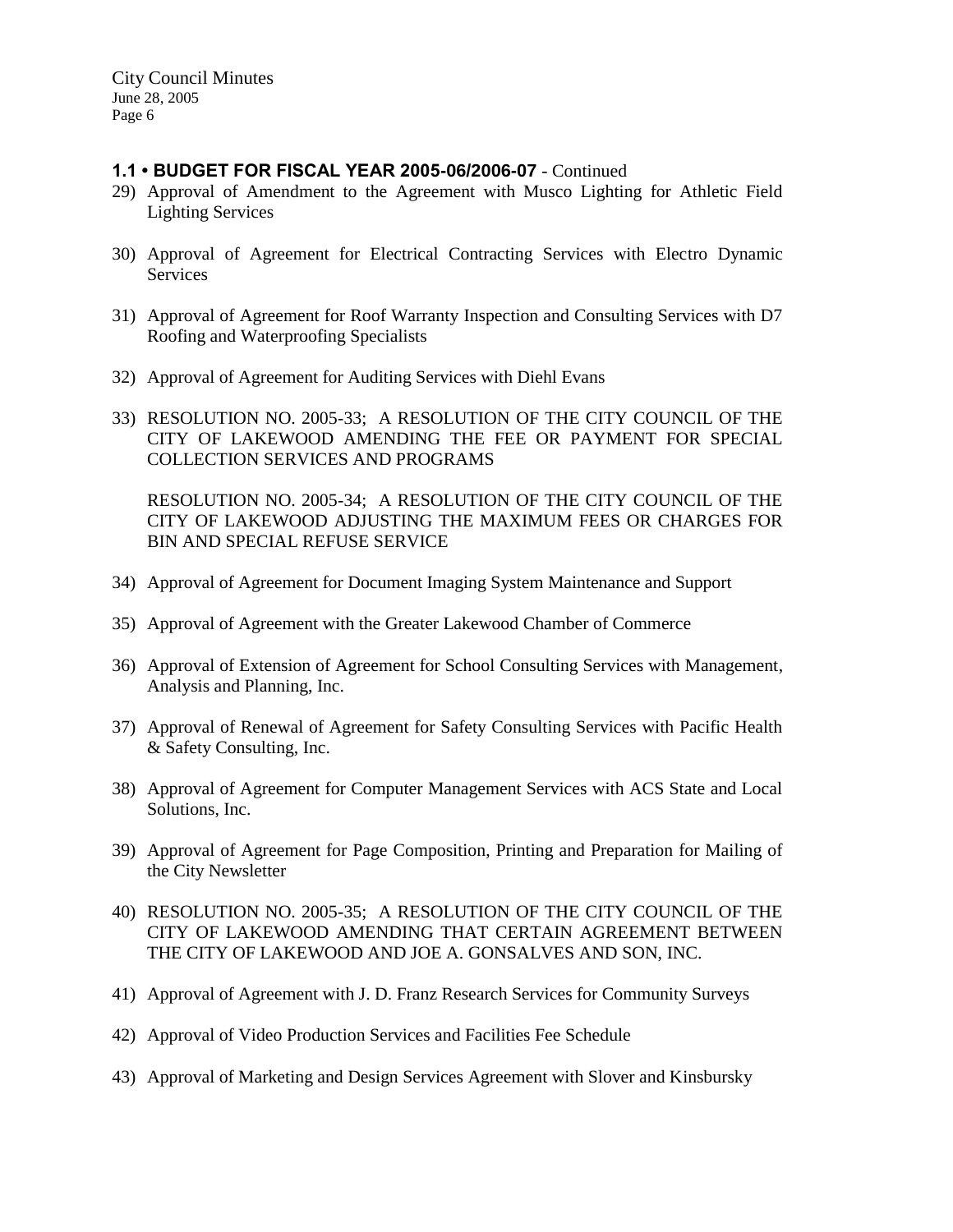## **1.1 • BUDGET FOR FISCAL YEAR 2005-06/2006-07** - Continued

- 44) Approval of Agreement for Concert Band Entertainment and Audio Services for Patriot Day Concert with American Winds Concert Band
- 45) Approval of Renewal of Agreement with Fair Housing Consulting Services
- 46) Approval of Renewal of Agreement for Business Revolving Loan Fund Administration with Kermit Hathcoat
- 47) Approval of Extension of Reimbursement Agreement for Long Beach Transit Fixed Route and Dial-A-Lift Services
- 48) Approval of Agreement for Digital Geographic Data License with Thomas Bros. Maps
- 49) RESOLUTION NO. 2005-36; A RESOLUTION OF THE CITY COUNCIL OF THE CITY OF LAKEWOOD ADOPTING AMENDMENTS TO PERMIT FEES UNDER THE UNIFORM BUILDING, PLUMBING, ELECTRICAL AND MECHANICAL CODES AND SCHEDULING A HEARING ON THE ADOPTION OF SAID RESOLUTION BEFORE THE CITY COUNCIL IN THE LAKEWOOD COUNCIL CHAMBERS AT 5000 CLARK AVENUE, LAKEWOOD, CALIFORNIA, AT 7:30 P.M. ON JUNE 28, 2005
- 50) RESOLUTION NO. 2005-37; A RESOLUTION OF THE CITY COUNCIL OF THE CITY OF LAKEWOOD ESTABLISHING APPLICATION FEES PERTAINING TO PERMITS TO MAINTAIN BIRDS AND WILD ANIMALS, APPEALS FROM THE DECISIONS OF THE DEVELOPMENT REVIEW BOARD, PLANNING AND ENVIRONMENT COMMISSION, AND CITY COUNCIL, CONDITIONAL USE PERMITS, VARIANCES, ZONE CHANGES, GENERAL PLAN AMENDMENTS, SPECIFIC PLANS, PRECISE PLANS AND ENVIRONMENTAL REPORTS, AND REPEALING RESOLUTIONS 1938 AND 93-44 ON THE SAME SUBJECT MATTER

RESOLUTION NO. 2005-38; A RESOLUTION OF THE CITY COUNCIL OF THE CITY OF LAKEWOOD ESTABLISHING THE AMOUNTS OF CERTAIN FEES AND DEPOSITS FOR MINOR AND MAJOR SUBDIVISIONS

51) RESOLUTION NO. 2005-39; A RESOLUTION OF THE CITY COUNCIL OF THE CITY OF LAKEWOOD AMENDING RESOLUTION NO. 1862 PERTAINING TO RULES AND PROCEDURES FOR PROCEEDINGS OF THE CITY COUNCIL UPON ROLL CALL VOTE, THE MOTION WAS APPROVED:

AYES: COUNCIL MEMBERS: Van Nostran, Croft, DuBois, Rogers and Esquivel NAYS: COUNCIL MEMBERS: None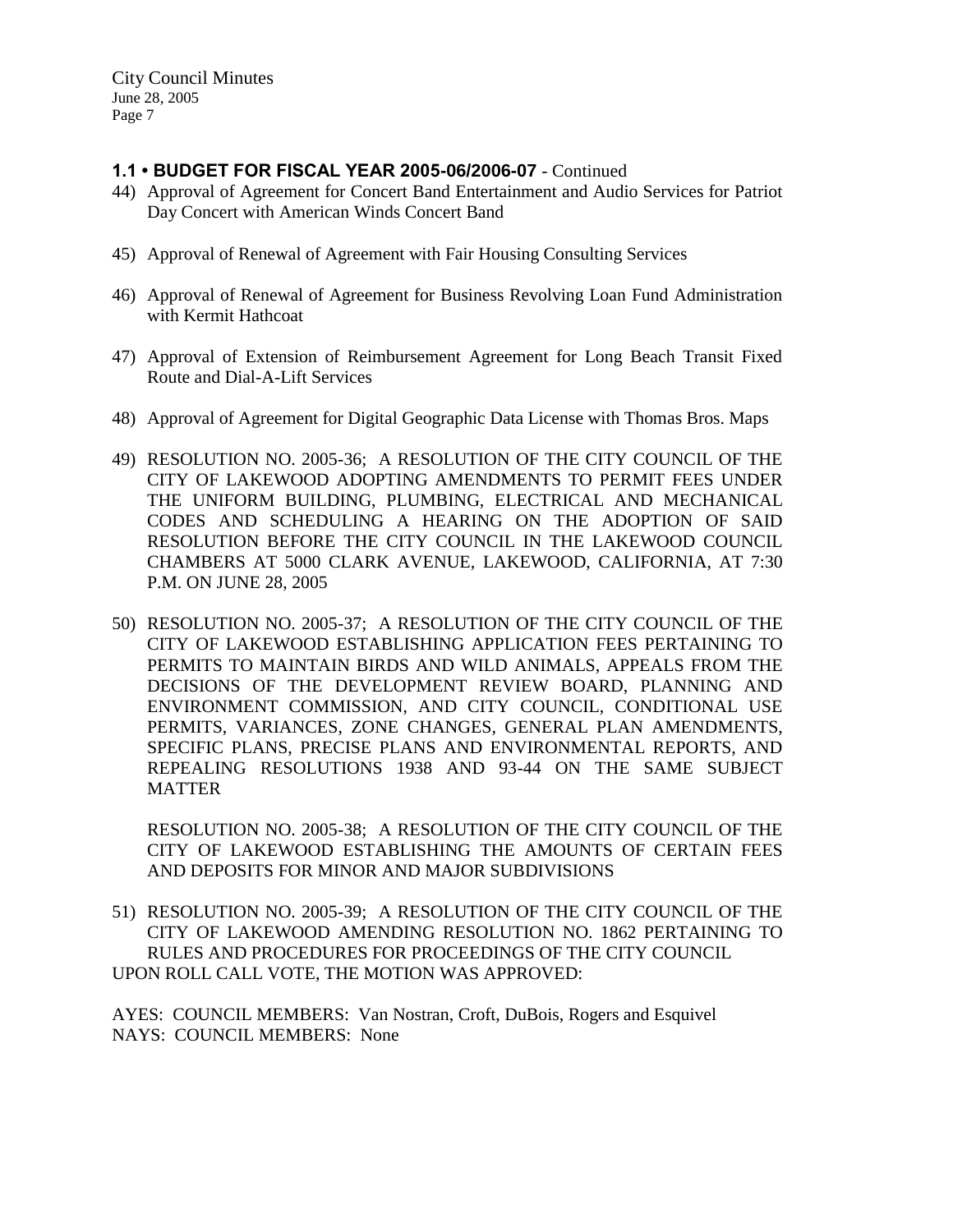# **2.1 • ORDINANCE NO. 2005-5; AMENDING THE MUNICIPAL CODE PERTAINING TO CARNIVALS**

The City Attorney advised that the proposed ordinance, which had been introduced at the last regular meeting, was presented for second reading and adoption at this time. He noted that language that had been added during the introduction, had been incorporated into the ordinance as presented.

ORDINANCE NO. 2005-5; AN ORDINANCE OF THE CITY COUNCIL OF THE CITY OF LAKEWOOD AMENDING THE LAKEWOOD MUNICIPAL CODE PERTAINING TO CARNIVALS was read by title by the City Clerk.

COUNCIL MEMBER ROGERS MOVED AND COUNCIL MEMBER CROFT SECONDED TO WAIVE FURTHER READING OF ORDINANCE NO. 2005-5. UPON ROLL CALL VOTE, THE MOTION WAS APPROVED:

AYES: COUNCIL MEMBERS: Van Nostran, Croft, DuBois, Rogers and Esquivel NAYS: COUNCIL MEMBERS: None

COUNCIL MEMBER ROGERS MOVED AND VICE MAYOR VAN NOSTRAN SECONDED TO ADOPT ORDINANCE NO. 2005-5. UPON ROLL CALL VOTE, THE MOTION WAS APPROVED:

AYES: COUNCIL MEMBERS: Van Nostran, Croft, DuBois, Rogers and Esquivel NAYS: COUNCIL MEMBERS: None

. . .

**2.2 • ORDINANCE NO. 2005-6; AMENDING THE MUNICIPAL CODE PERTAINING TO HEIGHTS OF WALLS, FENCES OR HEDGES IN THE REQUIRED SIDE AND REAR YARDS**

COUNCIL MEMBER ROGERS MOVED AND COUNCIL MEMBER DUBOIS SECONDED TO ADOPT ORDINANCE NO. 2005-6.

ORDINANCE NO. 2005-6; AN ORDINANCE OF THE CITY COUNCIL OF THE CITY OF LAKEWOOD AMENDING THE LAKEWOOD MUNICIPAL CODE AND THE ZONING ORDINANCE PERTAINING TO WALLS, FENCES, OR HEDGES AND THE LOCATION OF SAID WALLS, FENCES OR HEDGES

UPON ROLL CALL VOTE, THE MOTION WAS APPROVED:

AYES: COUNCIL MEMBERS: Van Nostran, Croft, DuBois, Rogers and Esquivel NAYS: COUNCIL MEMBERS: None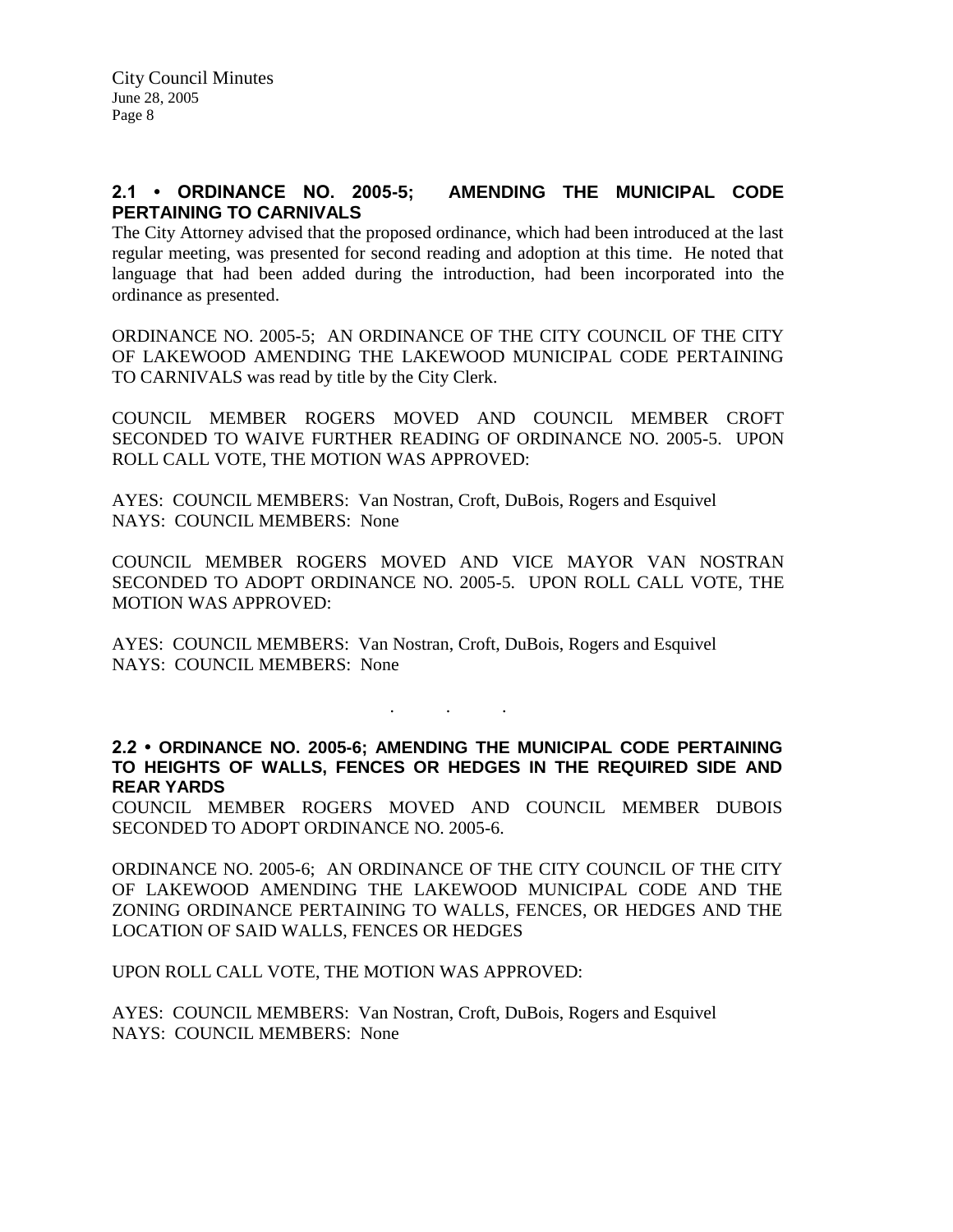## **3.1 • AGREEMENT WITH SOUTHEAST WATER COALITION**

Water Resources Director Jim Glancy displayed slides and gave an oral report based on the memo contained in the agenda. He stated that the Southeast Water Coalition had been formed in 1991 and he presented a brief history of the Coalition's mission and activities. He advised that the existing participation agreement was due to expire on July 1, 2005, and that there were remaining tasks to be completed. It was the recommendation of the Water Resources Committee to approve an agreement for the extension and restatement of the Southeast Water Coalition Joint Powers Authority and appropriate \$10,000 for the annual membership fee.

Council Member Croft stated that he and Mayor Esquivel were members of the Water Resources Committee and that they viewed the proposed agreement as an important part of the City's program to maintain water quality.

Council Member Rogers stated that as a representative on the Coalition, he felt it was more important now than ever to keep the Coalition active.

COUNCIL MEMBER CROFT MOVED AND COUNCIL MEMBER ROGERS SECONDED TO APPROVE THE COMMITTEE'S RECOMMENDATIONS. UPON ROLL CALL VOTE, THE MOTION WAS APPROVED:

AYES: COUNCIL MEMBERS: Van Nostran, Croft, DuBois, Rogers and Esquivel NAYS: COUNCIL MEMBERS: None

. . .

At 8:20 p.m., the Regular Meeting of the City Council was recessed for the Meeting of the Lakewood Redevelopment Agency. At 8:23 p.m., the City Council Meeting was reconvened.

. . .

. . .

#### **ORAL COMMUNICATIONS: None**

#### **CLOSED SESSION:**

Mayor Esquivel announced that the City Council would recess to a closed session pursuant to Government Code §54957 to evaluate the performance of the City Manager.

At 9:06 p.m., the City Council reconvened with all members present.

Mayor Esquivel announced that the City Council had concluded its review and evaluation of the performance of City Manager Howard Chambers.

VICE MAYOR VAN NOSTRAN MOVED AND COUNCIL MEMBER DUBOIS SECONDED TO ADOPT RESOLUTION NO. 2005-40.